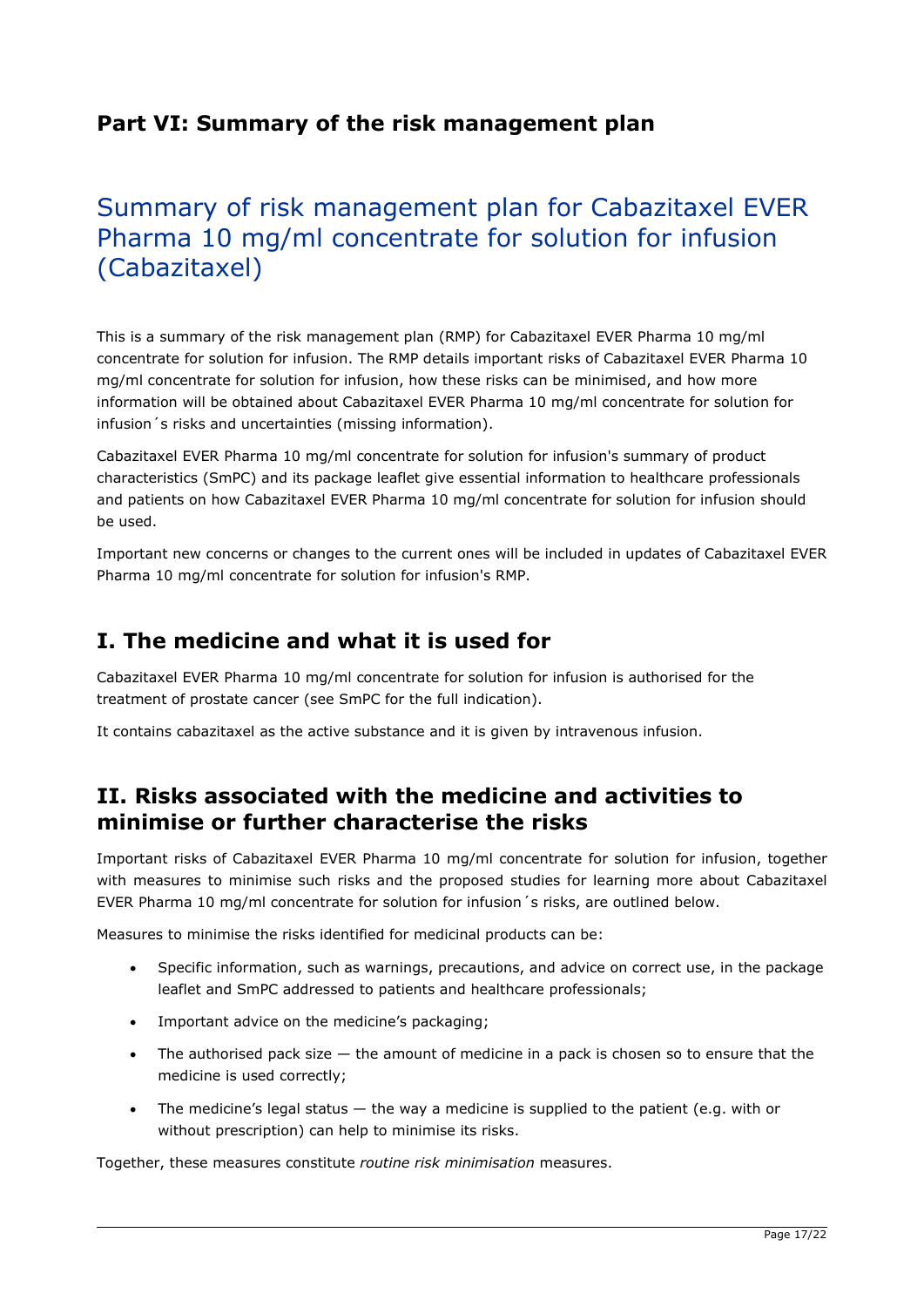In addition to these measures, information about adverse reactions is collected continuously and regularly analysed, including PSUR assessment - so that immediate action can be taken as necessary. These measures constitute routine pharmacovigilance activities.

If important information that may affect the safe use of Cabazitaxel EVER Pharma 10 mg/ml concentrate for solution for infusion is not yet available, it is listed under 'missing information' below.

#### II.A List of important risks and missing information

Important risks of Cabazitaxel EVER Pharma 10 mg/ml concentrate for solution for infusion are risks that need special risk management activities to further investigate or minimise the risk, so that the medicinal product can be safely administered. Important risks can be regarded as identified or potential. Identified risks are concerns for which there is sufficient proof of a link with the use of Cabazitaxel EVER Pharma 10 mg/ml concentrate for solution for infusion. Potential risks are concerns for which an association with the use of this medicine is possible based on available data, but this association has not been established yet and needs further evaluation. Missing information refers to information on the safety of the medicinal product that is currently missing and needs to be collected (e.g. on the long-term use of the medicine).

| List of important risks and missing information |                                                                                                                                                                                                                                                                                                                                                                                                                 |
|-------------------------------------------------|-----------------------------------------------------------------------------------------------------------------------------------------------------------------------------------------------------------------------------------------------------------------------------------------------------------------------------------------------------------------------------------------------------------------|
| Important identified risks                      | Neutropenia and associated clinical events<br>$\bullet$<br>Gastrointestinal disorders<br>Renal failure<br>$\bullet$<br>Peripheral neuropathy<br>٠<br>Anemia<br>$\bullet$<br>Respiratory disorders<br>٠<br>Use in severe hepatic impairment<br>$\bullet$                                                                                                                                                         |
| Important potential risks                       | Cardiac arrhythmia<br>Hepatic disorders<br>٠<br>Lens toxicity<br>$\bullet$<br>Effect on male fertility<br>$\bullet$<br>Use in non-evaluated indications<br>$\bullet$<br>Drug-drug interaction (concomitant administration with<br>$\bullet$<br>inducers or with inhibitors of CYP3A)<br>Mild and moderate hepatic impairment<br>٠<br>Teratogenicity<br>٠<br>Drug preparation errors, i.e. reconstitution errors |
| Missing information                             | Ethnicity other than Caucasian<br>$\bullet$                                                                                                                                                                                                                                                                                                                                                                     |